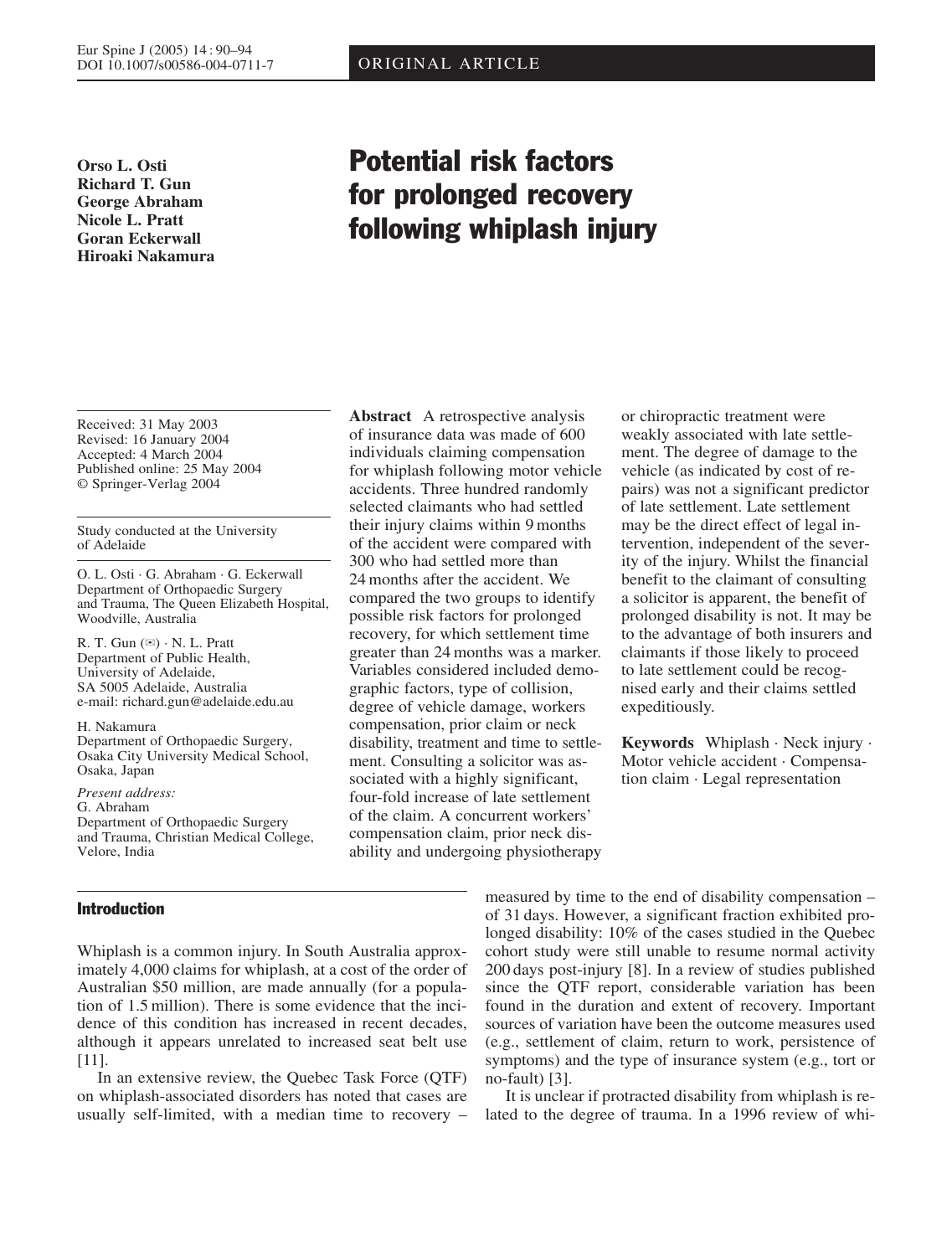91

plash, Stovner concluded that evidence for a causal link between trauma and chronic symptoms was sparse [9]. Two studies published since have shown predictive effects of some collision factors (e.g., collisions that are not rearend) but have failed to show any association between crash severity and prognosis [5, 7].

Unexplained prolonged disability and lack of evidence on effective treatment have led to conflicting opinions on the role of psychological factors and litigation. Some studies in countries with differing insurance-payment systems have found evidence that psychosocial and legal issues may increase morbidity following whiplash injury [4, 6]. However, a randomised double-blinded study in Australia has shown a beneficial effect of radiofrequency neurotomy on chronic whiplash patients. This finding led the authors to propose that psychological effects are likely to be a consequence, rather than the cause, of chronic pain following whiplash and that the most likely cause of pain is post-traumatic dysfunction of the cervical zygapophyseal joints [12]. This study attempts to identify risk factors that may predispose to prolonged disability following whiplash injury.

# Materials and methods

Records of whiplash claims filed over the period 1993–1996 were obtained with personal identifiers deleted. This data set was divided into two sub-files: (i) claims settled within 9 months of injury and (ii) claims settled more than 24 months after the injury. Subjects with radiological damage to the cervical spine, neurological deficit and/or significant associated injuries were excluded. Three hundred anonymous records were randomly selected from each sub-file.

A series of univariate analyses was conducted for the relationship between late (>24 months) settlement and the following potential predictors: age, sex, occupation, position in the vehicle, type of collision, prior or concurrent workers' compensation claim, prior neck disability, cost of vehicle repair, whether a solicitor was consulted and cost of treatment. The 600 claims were classified into those with and without the potential risk factor, and the relationship between the risk factors and late settlement was estimated as a risk ratio as follows:

Risk ratio=proportion of subjects with risk factor whose claim was settled after 24 months, divided by the proportion of subjects without the risk factor whose claim was settled after 24 months.

Since one-half of the subjects were selected from the "late settlement" category, the expected proportion of subjects with any risk factor who had a late settlement, in the absence of any association between the factor and late settlement, would be one-half, and the risk ratio equal to one. A risk ratio significantly greater than one would therefore suggest that the risk factor increased the risk of late settlement. The statistical significance of the risk ratio was estimated using a chi-square test. In cases where there were more than two categories of predictor variable (e.g., occupation, mode of injury), a chi-square test for homogeneity was applied to determine whether the distribution differed significantly from the expected value.

A comparison was also made of the distribution of certain variables in the groups in the "early settlement" and "late settlement" categories, using non-parametric analyses. Variables found in the univariate analyses to be significantly related to late settlement were entered into a log binomial model to estimate the role of the variables after adjustment for mutual confounding.

#### **Results**

# Gender

Of the  $600$  claimants,  $63.5\%$   $(381)$  were female, significantly greater than the proportion of males. Fifty-three percent of the women settled their claims after 24 months, compared with 46% of the men. However, the excess of women with late settlement was not statistically significant (risk ratio=1.15, Table 1).

#### Age

The proportion of claims settled early for each age stratum is shown in Table 2. In most age strata the proportion of subjects whose settlement was late was close to the expected value of 50%. The exception was subjects aged 65 years and over, of whom only 28% settled late. The latter accounts for the  $\chi^2$  value for homogeneity of 13.0, *df* (degrees of freedom)=4, *p*=0.01. There is no obvious trend away from late settlement for age, and non-parametric testing confirmed that age was not a significant predictor for prolonged settlement.

# **Occupation**

The proportion of late claims by occupation is shown in Table 3. There was no significant association with late settlement in any occupational category (*p*=0.62).

#### Type of collision

There was significant variation in the proportion of claims settled late between different types of accident  $(\chi^2=17.3,$ 

**Table 1** Settlement time by gender

| <b>Sex</b> | Early settlement<br>$(< 9$ months) | Late settlement<br>$(>24$ months) | Total |
|------------|------------------------------------|-----------------------------------|-------|
| Male       | 119                                | 100                               | 219   |
| Female     | 181                                | 200                               | 381   |

Risk ratio for late settlement (F/M)=1.15, NS

**Table 2** Settlement time by age

| Age range<br>(years) | $(< 9$ months) | Early settlement Late settlement % with late<br>$(>24$ months) | settlement |
|----------------------|----------------|----------------------------------------------------------------|------------|
| $0 - 24$             | 70             | 61                                                             | 47         |
| $25 - 44$            | 151            | 147                                                            | 49         |
| $45 - 54$            | 36             | 61                                                             | 63         |
| $55 - 64$            | 22             | 23                                                             | 51         |
| $65+$                | 21             | 8                                                              | 28         |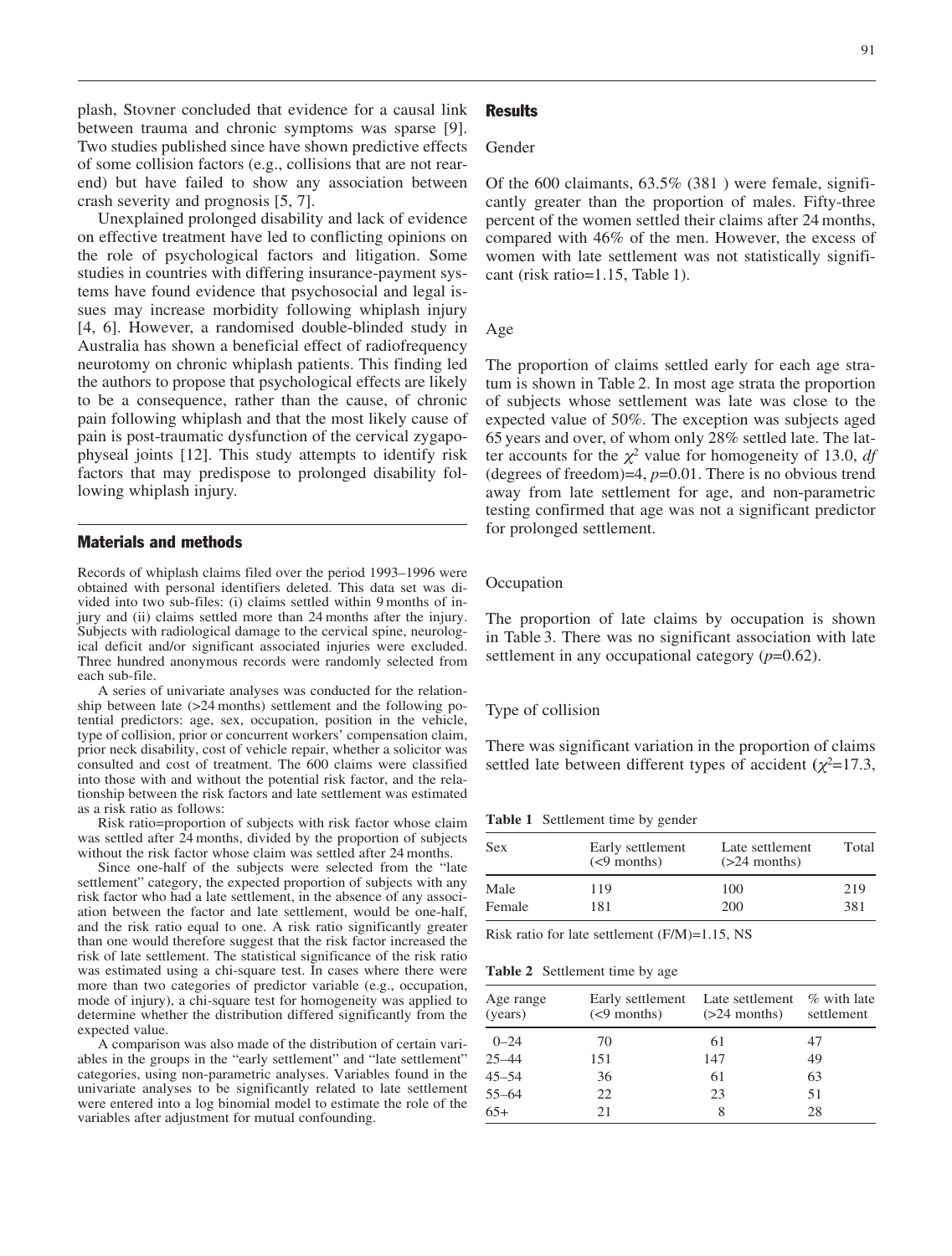| Occupation   | Early settlement Late settlement<br>$(< 9$ months) | $(>24$ months) | $\%$ with late<br>settlement |
|--------------|----------------------------------------------------|----------------|------------------------------|
| Blue collar  | 79                                                 | 70             | 47                           |
| White collar | 112                                                | 126            | 53                           |
| HD.          | 43                                                 | 37             | 46                           |
| Unemployed   | 23                                                 | 21             | 48                           |
| Pensioner    | 28                                                 | 24             | 46                           |
| Student      | 15                                                 | 22.            | 59                           |

**Table 3** Settlement time by occupation

 $\chi^2$ =0.62, NS.

**Table 4** Settlement time by type of collision

| Mode of injury     | Early settlement Late settlement % with late<br>$(\leq 9 \text{ months})$ $(>24 \text{ months})$ settlement |     |    |
|--------------------|-------------------------------------------------------------------------------------------------------------|-----|----|
| Rear hit           | 146                                                                                                         | 152 | 51 |
| Front hit          |                                                                                                             | 28  | 80 |
| Rear and front hit | 43                                                                                                          | 39  | 48 |
| Side hit           | 92                                                                                                          | 76  | 45 |
| Rollover           | 12                                                                                                          | 5   | 29 |

*df*=4, *p*=0.002). Eighty percent of subjects who had experienced a front-end collision had a late settlement. Only 29% of rollovers had a late settlement, although the number of accidents in this category was small. For rear-end, side-impact and chain collisions the proportion of late settlements was close to the expected value of 50% (Table 4).

# Position in vehicle

Of the claimants, 423 were drivers, and 177 were passengers, of whom 145 were in the front seat. None of the positions in the vehicle was predictive of early or late settlement of claim.

### Workers' compensation

Only 58 of the 600 claims were subject to workers' compensation, of which 46 (79%) had a late settlement, compared with 52% for non-workers' compensation cases. Thus workers' compensation cases were significantly more likely to have a late settlement (risk ratio=1.5, *p*=0.001). Thirty-five claimants had had a prior workers' compensation claim, but there was no significant association with a history of a prior workers' compensation claim (54% late settlement for those with a previous claim vs 50% with no previous claim). Of employed subjects, the median time off work for those who settled within 9 months was 5 days, compared with 4 days for those who settled late (Kruskal-Wallis  $\chi^2$  =0.02, NS).

**Table 5** Settlement time by cost of repairs

| Cost of repairs | Early settlement Late settlement<br>$(< 9$ months) | $(>24$ months) | % with late<br>settlement |
|-----------------|----------------------------------------------------|----------------|---------------------------|
| $<$ \$1000      | 64                                                 | 54             | 46                        |
| \$1000-2500     | 85                                                 | 82             | 49                        |
| > \$2,500       | 86                                                 | 92             | 52                        |
| Written off     | 65                                                 | 72             | 53                        |
|                 |                                                    |                |                           |

# Prior neck disability

Of the131 subjects who had a history of neck disability, 58% settled late, compared with 48% for those with no prior neck disability. A history of neck disability was thus predictive of late settlement (risk ratio=1.2,  $\chi^2$ =4.3,  $p$ =0.04).

# Damage to vehicle

The cost of repairs as an index of vehicle damage was not a predictor of late settlement. As shown in Table 5, there was no trend towards late settlement with increasing cost of repairs, nor was having the vehicle written off associated with late settlement. Whether the vehicle was driveable after the accident was not a significant predictor of late settlement.

Seeking medical attention on the day of accident

Of the 155 subjects attending a hospital on the day of the accident, 58% settled late compared with 47% of the other subjects. Thus, attending hospital on the day of the accident is a weak but statistically significant predictor of late settlement (risk ratio=1.23,  $\chi^2$ =5.4,  $p$ =0.02). However, a non-hospital medical consultation on the day of the accident had an opposite association. Of the 144 subjects who saw a doctor other than in a hospital on the day of the accident, 41% settled late, compared with 50% of subjects who were not seen at all on the day of the accident, although the effect was not statistically significant (risk ratio=0.69,  $\chi^2$ =3.3, p=0.07). Overall, attendance at either a hospital or a medical practitioner's rooms on the day of the accident had no association with late settlement (50% late settlement irrespective of attendance).

Attending a physiotherapist or chiropractor

Four hundred seventy subjects attended a physiotherapist some time between the accident and settlement. Those who attended were more likely to settle late (54% vs 32%, risk ratio=1.7,  $\chi^2$ =20.8,  $p$ =0.001); but for these subjects, a risk of late settlement was not associated with the length of time between the accident and first consultation. The median time until the physiotherapist was seen was one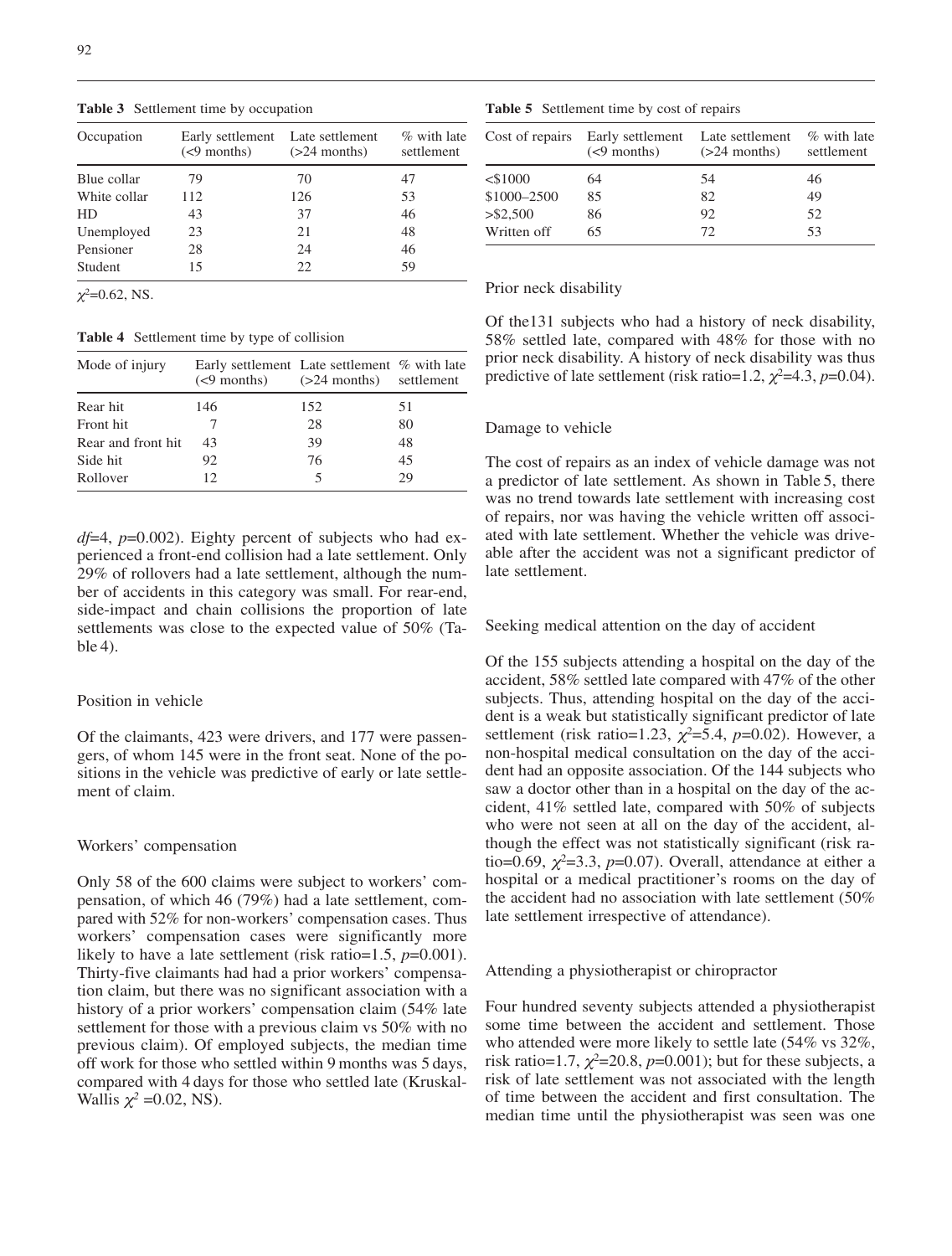week for both those who settled early and those who settled late. At some time between the accident and settlement, 102 subjects attended a chiropractor. Those who attended were more were likely to settle late (63% vs 47%, risk ratio=1.3,  $\chi^2$ =8.0,  $p$ =0.005). Of the subjects who attended a chiropractor, there was a greater time before the first consultation in those who settled late. The median time until the chiropractor was seen was 1 week in those who settled early and 8 weeks in those who settled late.

# Consulting a solicitor

Of the 344 subjects settling their claim through a solicitor, 75% settled late, compared with only 17% of those who settled directly with the insurer. Thus there was a highly significant association between consulting a solicitor and likelihood of a late settlement (risk ratio=14.6,  $\chi^2$ =197, *p*=0.001).

### Total cost

The median total claim cost for the 300 subjects who settled early was Australian \$3,907, and for the 300 who settled late the median cost was \$19,457. The difference was significant (*p*=0.001).

#### Multivariate analysis

The following variables were entered into a log binomial model: nature of collision (front end, rear end, etc.), making workers' compensation claim, prior neck disability, attending a physiotherapist, attending a chiropractor and consulting a solicitor. As shown in Table 6, there was an elevated risk of late settlement associated with making a worker's compensation claim and prior neck disability. However, the elevation was small in each case (1.15 and 1.14, respectively) and of only marginal statistical significance. Attending either a chiropractor or physiotherapist also accounted for increased risk of late settlement. The increases were small (1.16 and 1.30, respectively) but

**Table 6** Results of multivariate analysis (log binomial model) of possible determinants of late settlement

|                          | estimate | Relative risk 95% confidence<br>interval | $p$ -value<br>$(\chi^2)$ |
|--------------------------|----------|------------------------------------------|--------------------------|
| Mode of injury           | 0.98     | $0.94 - 1.02$                            | 0.33                     |
| Workers comp claim       | 1.15     | $0.99 - 1.34$                            | 0.08                     |
| Prior neck disability    | 1.14     | $1.00 - 1.29$                            | 0.06                     |
| Attended chiropractor    | 1.16     | $1.03 - 1.29$                            | 0.01                     |
| Attended physiotherapist | 1.30     | $1.05 - 1.63$                            | 0.02                     |
| Consulted solicitor      | 4.13     | $3.11 - 5.48$                            | < 0.0001                 |

statistically significant. On the other hand, consulting a solicitor was associated with over a 4-fold increase in risk of late settlement, an increase which was highly significant.

#### **Discussion**

Factors identified as presenting a risk of late settlement were front-end collisions, claims involving workers' compensation, history of prior neck disability, undergoing physiotherapy or chiropractic treatment and consulting a solicitor. By far the strongest association was consultation with a solicitor. The degree of damage to the vehicle (as indicated by cost of repairs) was not a significant predictor. Other factors not predictive of prolonged settlement were a history of prior workers' compensation claim, the period off work, occupational category, whether the subject was the driver or a passenger, and early presentation for medical attention.

The association of front-end collision and late settlement is similar to findings of a recent study of Quebec motor vehicle crashes, in which front and side collisions were found to predict delayed recovery [10]. The Quebec Task Force excludes front-end impact from its definition of whiplash [8]. It is plausible that the distinct dynamics of front-end collisions will yield prognostic markers that differ from those of whiplash injury. However, our multivariate analysis eliminated the nature of the collision as a significant predictor of late settlement: correlation analysis showed that this was not due to collinearity between the type of collision and the other variables.

The association of prior neck disability with late settlement is plausible and consistent with findings from other studies [2]. However, multivariate analysis showed this factor to be only weakly predictive of late settlement. Injury subject to a workers' compensation claim was similarly identified in the initial analysis as predictive of late settlement but found in the multivariate analysis to be only weakly predictive. Correlation analysis showed that this was not due to collinearity with consulting a solicitor (i.e., there was no association between having a workrelated motor vehicle injury and consulting a solicitor).

A critical question is whether the duration of disability from whiplash injury is related to the severity of injury. The available data did not provide a direct measure of injury severity. The only available index was the cost of vehicle repair. Since the degree of damage to the vehicle and severity of injury are both related to the amount of energy transfer, some correlation is to be expected. Similarly, a delay in settlement beyond 2 years – the outcome variable used in this study – is not necessarily synonymous with prolonged disability. However, a correlation is likely. Cassidy et al. have reported a strong association between intensity of neck pain and level of physical functioning, on the one hand, and time to closure of the claim for whiplash injury, on the other [1]. Our finding of a lack of as